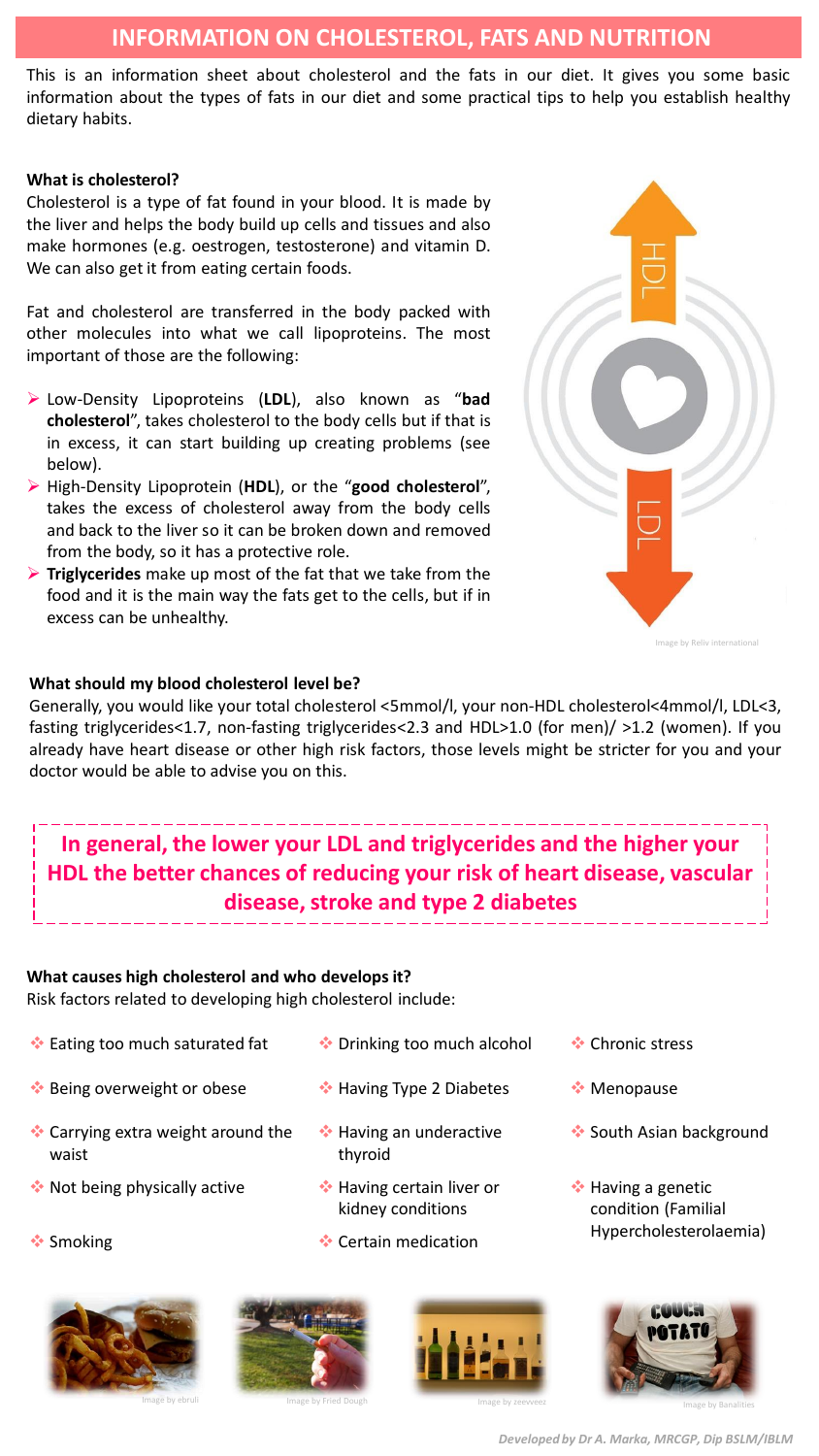# **INFORMATION ON CHOLESTEROL, FATS AND NUTRITION**

### **What are the risks when someone has high blood cholesterol?**

When cholesterol builds up, then you are at high risk of having narrowing of your arteries which can lead to coronary heart disease, heart attack, stroke and peripheral vascular disease. This risk is even higher as you grow older and if you are already diagnosed with Type 2 diabetes or high blood pressure. Also, when fat accumulates in the body organs (pancreas, liver  $-$  'fatty liver'), then there is an increased risk to develop Type 2 diabetes.

### **Should I avoid foods high in cholesterol?**

Some foods contain cholesterol but interestingly they don't make a big difference in the blood cholesterol levels. Cholesterol is mostly made in the liver and is also found in animal-derived foods, like eggs, meat, dairy products, etc.

# **Saturated fats rather than cholesterol consumption has a greater effect on blood cholesterol levels**

#### **So what are the types of fat?**

We all need some fat in our diet, as there are some essential fats that our body can not make and some that are needed to help absorb some fat-soluble vitamins (vitamins A, D, E, K).

On the one side there are some beneficial fats, called unsaturated and they are divided into polyunsaturated (PUFA) and monounsaturated (MUFA). On the other side there are the harmful fats, known as saturated fats and a subtype of those, called trans fats.

## **Unsaturated fats (think beneficial!)**

They are in liquid form when in room temperature and are beneficial for your health.

MUFA are found in high levels in olive and canola oils, avocados, nuts (almonds, hazelnuts) and seeds (pumpkin, sesame).

PUFA are found in high levels in sunflower and flaxseed oils, walnuts, flaxseeds and oily fish.

**Omega-3 fats** are an important type of PUFA that the body can not make. They are particularly beneficial in reducing the triglycerides, maintaining healthy arteries and normal blood pressure. Those are found in seeds, walnuts, seed oils (e.g. flaxseed oil) and oily fish.



Image by pjcooper\_cc

#### **Saturated fats (think harmful!)**

As a Nation, we still eat a lot of saturated fats. They are usually solid in room temperature. Foods that are high in saturated fats are: butter, ghee, lard, hard margarines and foods made from these (e.g. cakes, biscuits, puddings, pies, pastries, etc), dairy (full cream milk, cheese, full fat yoghurt, crème fraiche, etc), fatty meats and meat products (sausages, burgers, salami), coconut and palm oils.

### **Trans fats (think harmful!)**

Most of those are made artificially during an industrial process converting oils into solid fats (hydrogenation).

\*\*In the UK there is no trans fats ban and despite an agreement to reduce those in supermarkets/ fast food chains, we need to be vigilant as consumers.